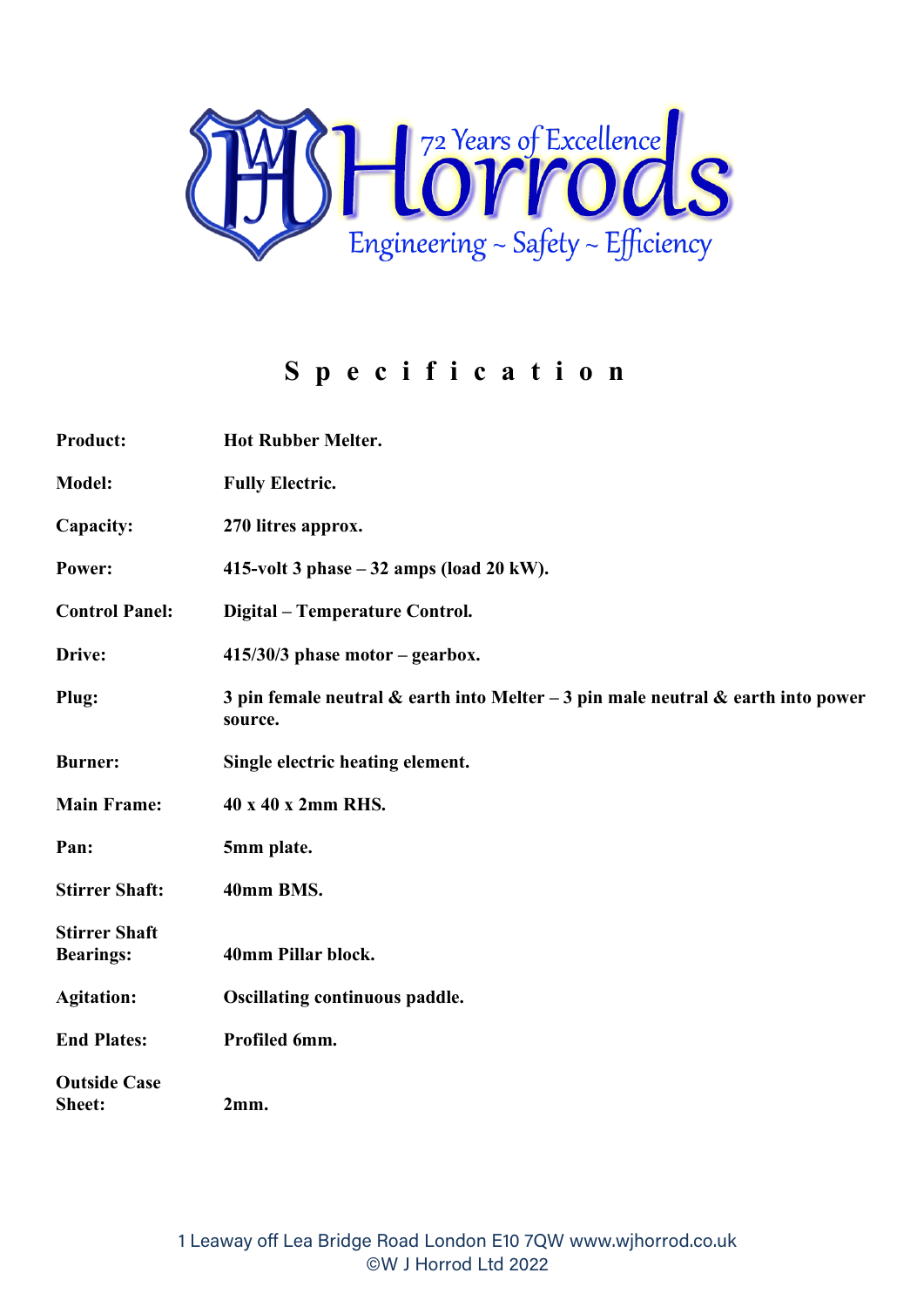

| <b>Outlet:</b>                              | Profiled – 2-piece door and frame.                                                  |                                                |  |
|---------------------------------------------|-------------------------------------------------------------------------------------|------------------------------------------------|--|
| <b>Forklift Locating</b><br><b>Sleeves:</b> |                                                                                     | Formed section from 3mm mild steel sheet.      |  |
| <b>Insulation:</b>                          | High temperature Rockwool dense slab.                                               |                                                |  |
| <b>Power Lead:</b>                          | <b>20 metre 415 volt.</b>                                                           |                                                |  |
| <b>Casters:</b>                             | 2 No. 200mm fixed.<br>2 No. 200mm swivel/braked.<br>Load capacity 500kg per caster. |                                                |  |
| <b>Lifting Eyebolts:</b>                    | M20 metric collared.                                                                |                                                |  |
| <b>D</b> Shackles:                          | 3.25-ton green pin safety.                                                          |                                                |  |
| <b>Dimensions:</b>                          | Length:<br>High:<br>Width:<br>Weight:                                               | 2520mm<br>1520mm<br>870mm<br>687 <sub>kg</sub> |  |

**This specification and any drawings/images related to it are the sole Copyright of WJ Horrod Ltd, and must not be passed to a third party without prior consent. WJ Horrod Ltd reserves the right to alter, change or modify this equipment to improve it without prior notice.**